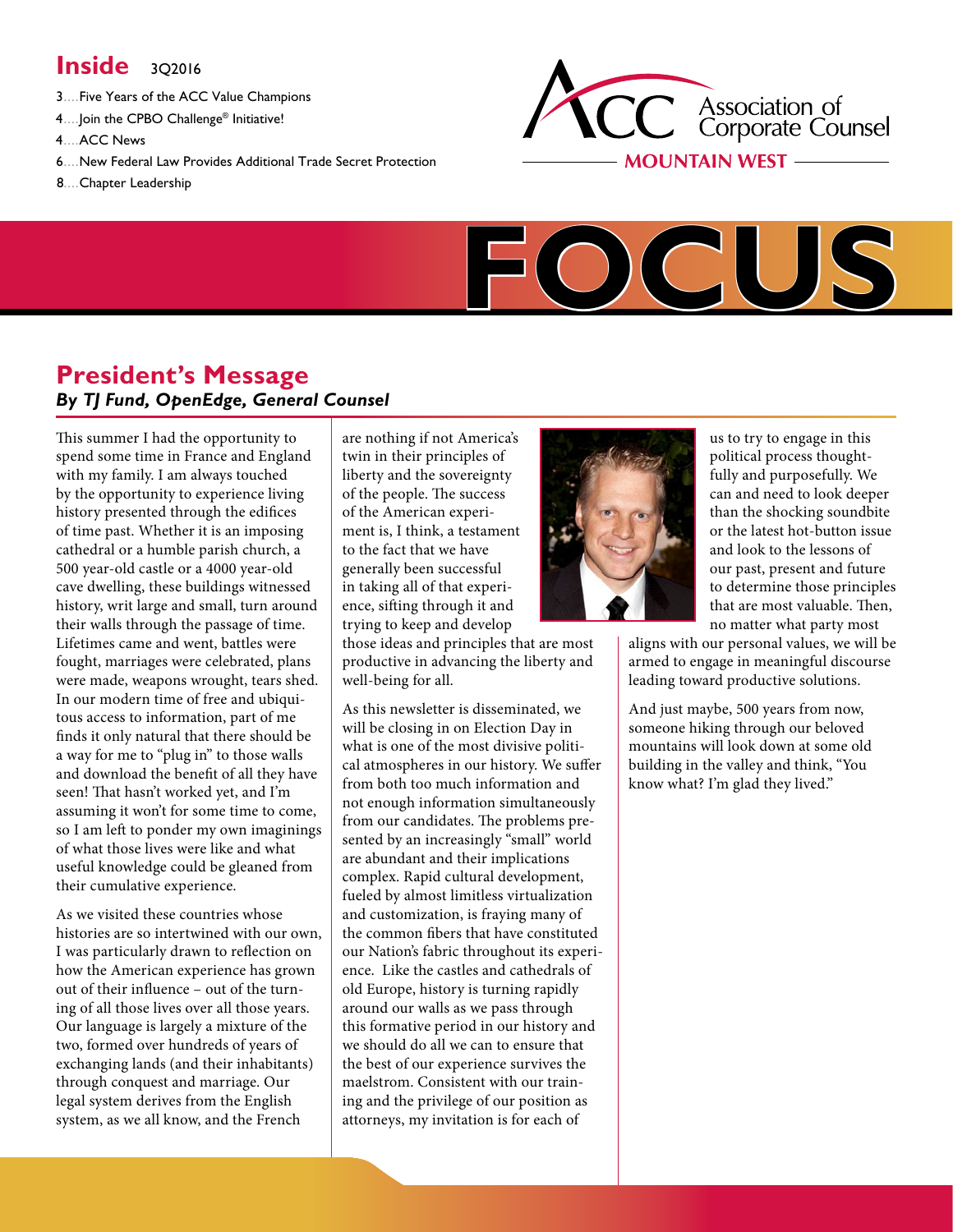# <span id="page-1-0"></span>**Five Years of the ACC Value Champions** *By Veta T. Richardson, President and CEO, Association of Corporate Counsel*

This year marked the fifth straight year ACC has named innovative law departments and law department/law firm collaborations as ACC Value Champions. By recognizing their accomplishments, we hope to draw attention to some of the strategies top corporate legal departments have employed to improve results, cut costs, reduce turnaround times, and improve client and employee satisfaction. The program is about sharing what works best so that other companies interested in the "value movement," the ACC Value Challenge, can find inspiration and learn about new strategies and tactics to help achieve similar time and cost savings, as well as better outcomes.

The ACC Value Challenge was launched in 2008 so that inside and outside counsel could reconnect value to the delivery of legal services—an especially fitting mission upon the onset of the financial crisis. When I became CEO in 2011, we added the ACC Value Champions program to celebrate the law departments and law department/legal service provider collaborations achieving measured results through their value-focused innovation. Again, perhaps most importantly, these companies also provide inspiring examples for others to follow.

Across five years of ACC Value Champions, each corporate legal department or department/legal service provider collaboration that we honor has had a different signature



initiative, or suite of initiatives. However, all lead to the same achievements: lower costs, higher predictability, and better outcomes (the three pillars of the ACC Value Challenge proposition).

#### **Themes Among the 2016 ACC Value Champions**

One theme we saw running through many of the 12 honorees this year was a proactive approach to hallmark areas of corporate legal department work, including discovery, contracting and procurement, employment law, and patent protection. We saw teams take a close look at their past successes and roadblocks in these areas in order to create smarter workflows and processes. We also saw a huge focus this year on reaping the benefits of the time savings generated from these new processes. For example, with additional time, corporate legal departments next identified where they could best add value to the business. They then instituted programs to reduce litigation (e.g. Palace Entertainment and hhgregg with Ogletree Deakins), create global legal staff rotation programs (e.g. Aon plc), and build proprietary technology platforms to allow access to legal analysis and metrics in real time (e.g. Red Robin with Bryan Cave).

Meanwhile, another theme across many of this year's honoree companies was empowering internal clients to become more self sufficient when legal needs arise. The honored legal departments achieved this with thorough training for specific business units, such as human resources (HR) and sales, depending on the topic at hand. These internal clients were then able to locate answers to common legal dilemmas and obtain legal documents using tech platforms the legal department established. One strong example of this was at BT Group plc Employment Law, based in London. The legal department completely overhauled the company's reactive mindset when it came to labor disputes and litigation. Using IT solutions, the team redesigned many legal processes

and offered training to HR and business colleagues. These departments are now frequent users of the newly implemented self-service systems. With resulting time savings, the department had time to take on more strategic projects, and handled 267 transactions in 2014, including an \$18 billion acquisition of EE (the largest corporate acquisition in UK history). By bringing high-value legal work in-house, the department saw its outside legal spend drop by 73 percent between 2013 and 2015 – a huge savings for the company.

#### **Making the Most Impact and Getting Started**

The ACC Value Champions achieve impressive time and cost savings, yet for companies looking to mirror these efforts, the question of where to begin can seem daunting. Year after year, we see that many ACC Value Champions start by gauging where their efforts can be most immediately effective – where the "pain points" are. While it's important to start somewhere (anywhere!) to spur law department management change, it's even better to start with what will make a big impact. For some legal departments, this means not limiting themselves to their department but also looking at where they can have the most impact on the business as a whole. At Aegean Motorway SA, a highway operating company in Greece, the corporate legal department took on a business-wide problem – government protest-inspired toll violations by up to 40 percent of drivers, causing a €7 million (\$8.05 million) annual loss. The department created templates and a database to track and notify toll violators, led a publicity campaign, and even managed all follow up. The nimble team the law department created encompassed both lawyers and non-legal staff. The efforts saved more than  $\epsilon$ 2.5 (\$2.9) million in outside legal costs. Meanwhile, the publicity campaign dropped violation rates to 0.7 percent and recouped funds, as revenue lost due to toll infractions dropped 42 percent.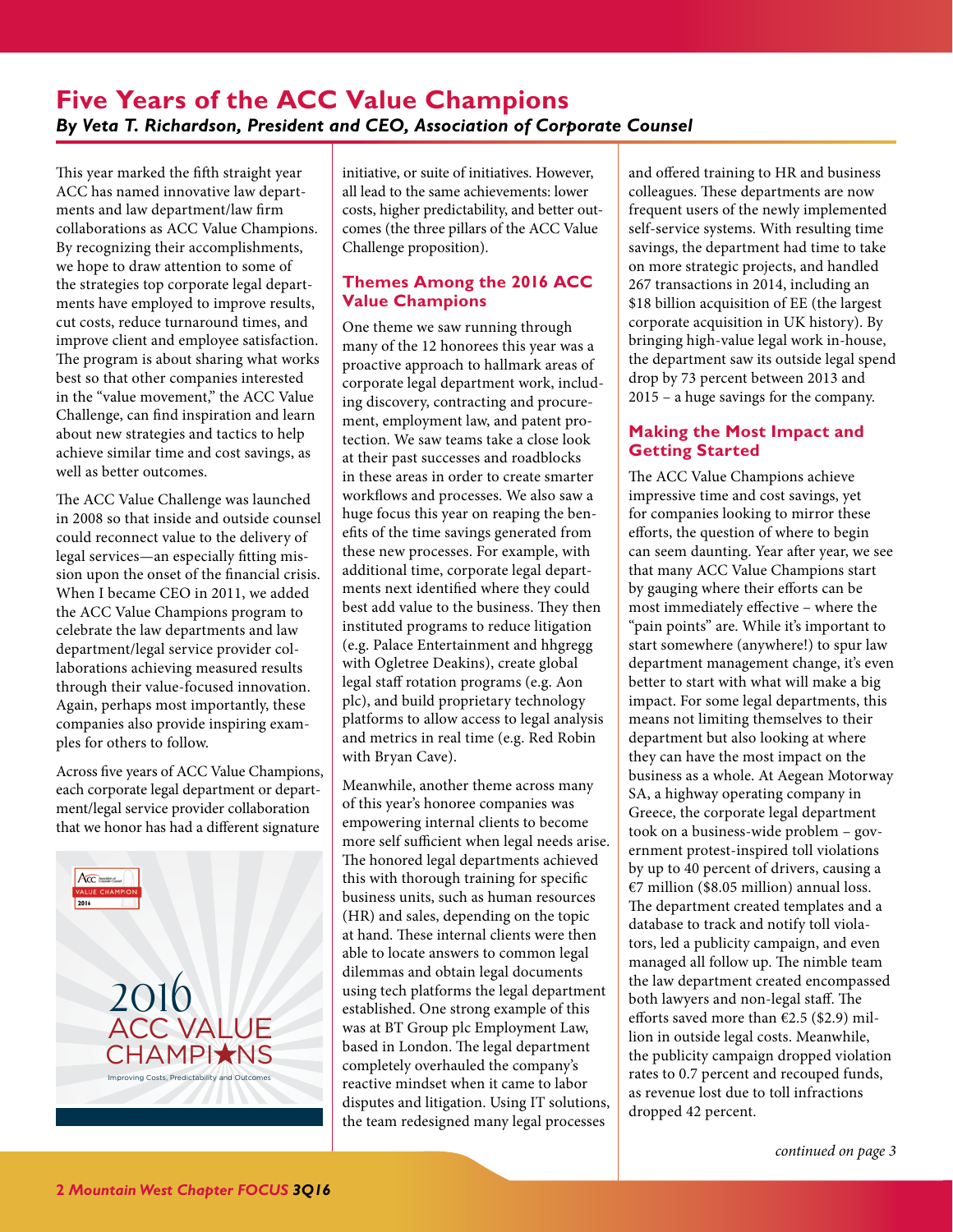<span id="page-2-0"></span>Another innovative approach was at Staples Australia and New Zealand, where the legal department led Project Reinvention to support the business' drive to diversify. The legal team led a cultural shift away from risk aversion and towards risk tolerance and risk management and fostered an environment of teamwork and accessibility. By educating the sales team on legal matters and simplifying contracting processes, the law department cut its workload on low-risk transactional services by 40 percent, yielding more time for high-value projects. With less high-value work being outsourced, Staples cut outside legal spend by more than 50 percent.

#### **Using Management Tactics and Employing Non-Legal Skills**

ACC research indicates many chief legal officers (CLOs) and general counsel (GCs) seek to develop non-legal skills among their lawyers. According to the *ACC CLO 2016 Survey*, business management and project management skills rank numbers two and three on the list of most desired non-legal skills among CLOs (just behind executive presence). The ACC Value Champions demonstrate that among the most savvy law departments, many teams have already mastered these areas. We have seen frequent successes by adopting Lean Six Sigma methodology, including among the 2016 ACC Value Champions. For example, Aon plc included Lean Six Sigma training as part of its Law Department Strategic Improvement Project. In-house and law firm lawyers attended the training together in order to map processes and identify areas for improvement. The other elements of the Strategic Improvement Project included an RFP standardization process with the procurement department (enabling 40 percent of all U.S. legal matters to move under flat fee arrangements) and offshoring of all contracts work to in-house centers in India and Poland. Finally, Aon created a global rotation program to cut costs and boost law department employee engagement, a technique other industries have found equally successful.

#### **Harnessing the Power of Inside/ Outside Counsel Partnerships**

The ACC Value Champions program celebrates department-wide and company-wide accomplishments but in many cases, these results are also the work of outside counsel or legal service providers. In 2016, ACC honored three corporate legal departments in tandem with their law firms, Axalta Coating Systems with Hunton & Williams LLP, hhgregg with Ogletree Deakins, and Red Robin with Bryan Cave.

In all instances, the law department was able to achieve strong results from the partnership with outside counsel due to a thorough selection process and a close working relationship benefiting from the use of fixed fees (no ticking clock to limit law firm involvement!). Appliance retailer hhgregg conducted a review and selected Ogletree Deakins as its sole partner firm. As such, they created a relationship under a valuedbased fee arrangement that ensured a successful scenario for both inside and outside counsel when it came to budget and workflow predictability. Red Robin also took a single provider approach and implemented flat fees. In these cases, hiring a single provider law firm enabled the law firm to work very closely with the various business units beyond the legal department. At hhgregg this meant working with HR to revolutionize the process for labor and employment claims. Meanwhile, at Red Robin, the department and firm collaborated on a contract management system that was accessible business-wide and at Axalta, the in-house lawyers worked with the partner firm to create templates and playbooks useful for the procurement department. These partnerships show that once the law department finds the right law firm match, results can improve exponentially, with wide impact on the company as a whole.

Companies looking to replicate these sorts of successful in-house/outside counsel relationships should focus on correct communication above all else. Corporate

legal departments need to know what they want out of their relationship with outside counsel. Why are they hiring them and what goals are you trying to achieve in the short term and the long term? GCs need to ask for the type of improvements, fee arrangements, and other value levers you want to implement – and then communicate this all again in a few months, with an eye towards continuous improvement. CLOs looking for a playbook to get started should turn to *["Unless You Ask: A Guide for Law](http://www.acc.com/legalresources/resource.cfm?show=1432511)  [Departments to Get More from External](http://www.acc.com/legalresources/resource.cfm?show=1432511)  [Relationships,"](http://www.acc.com/legalresources/resource.cfm?show=1432511)* a just-released resource from ACC Legal Operations.

The other critical factor to start these conversations is data. A law department should know its key performance metrics and measure these important factors on a regular basis. It should communicate these metrics to the law firm. On the flip side, the law firm should be speaking the same language, able to provide key performance data in near real-time. With a clear understanding of current metrics and where these data points should be in the future, the law department and law firm can implement a plan for success. Of course, this understanding of data remains relevant for legal departments going it alone – those who retain outside counsel in very limited circumstances.

Across this year's 12 ACC Value Champions and the dozens who have preceded them in the past five years, corporate legal departments have saved thousands of hours of time, billions of dollars, and countless frustrations, all while achieving better results. There is no one recipe for success, so for corporate legal departments looking to replicate these accomplishments, there are countless case studies and best practices to guide you to the starting line.

Nominations for the 2017 ACC Value Champions will open in November 2016. Visit the ACC Value Challenge page, *[http://www.acc.com/valuechallenge/value](http://www.acc.com/valuechallenge/valuechamps/)[champs/](http://www.acc.com/valuechallenge/valuechamps/)*, to find out more.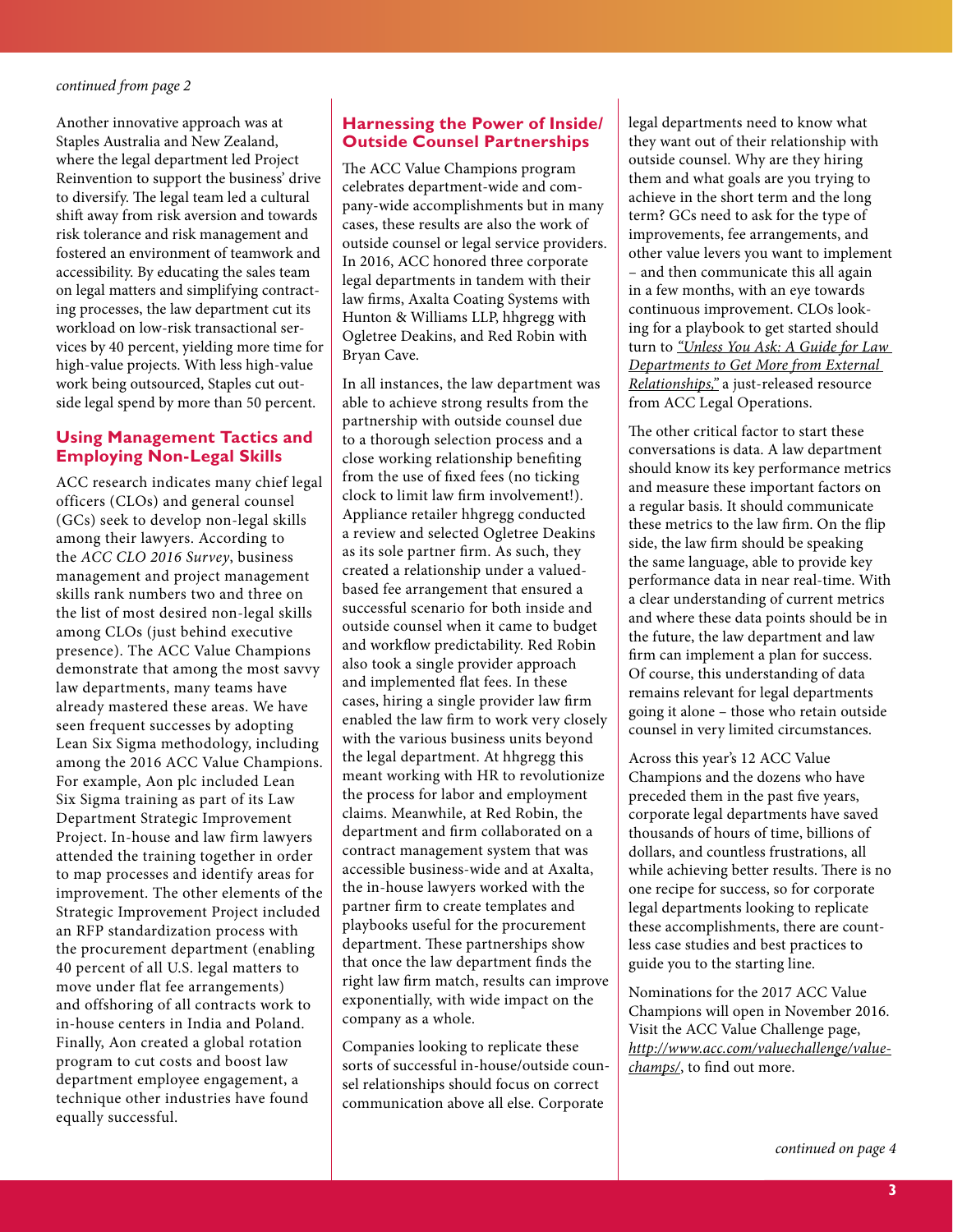<span id="page-3-2"></span>

*[Veta T. Richardson](http://www.acc.com/aboutacc/newsroom/veta-t-richardson.cfm) is president & CEO of the Association of Corporate Counsel (ACC), the largest global legal association serving in-house* 

*counsel. Veta's priorities as CEO are to expand ACC's global footprint and*  *solidify ACC's position as the preeminent voice for in-house counsel worldwide. Since Veta became president & CEO of ACC in 2011, membership has grown by 44 percent, and non-U.S. membership has more than doubled. ACC members work at more than 10,000 organizations, including 98 percent of the Fortune 100 and 51 percent of the Global 1000, look to ACC for advocacy, legal and business* 

*education, practice resources and peer-topeer networking. Prior to her current role, Veta held executive-level positions in the nonprofit association realm. She started her legal career as in-house counsel at Sunoco, Inc., where she was responsible for corporate governance, securities disclosure, financings and M&A transactions. She holds a B.S. in Business Management and a J.D. from the University of Maryland.* 

# <span id="page-3-0"></span>**Join the CPBO Challenge® Initiative!**

CPBO, ACC's partnership project with Pro Bono Institute, is excited to announce the CPBO Chapter Challenge and invite your legal department to join the *[Corporate Pro Bono Challenge® initiative!](http://www.cpbo.org/cpbo-challenge/)*

Demonstrate your commitment to pro bono legal services by signing the *[CPBO](http://www.cpbo.org/wp-content/uploads/2015/04/Join-the-Challenge-Form-fillable-Reader.pdf)  [Challenge® statement](http://www.cpbo.org/wp-content/uploads/2015/04/Join-the-Challenge-Form-fillable-Reader.pdf)* or encouraging your CLO to do so. The ACC chapter with the most new signatories to the *[Corporate](http://www.cpbo.org/cpbo-challenge/)  [Pro Bono Challenge® initiative](http://www.cpbo.org/cpbo-challenge/)* by October 1 will be recognized along with new department signatories at the CPBO In-House Pro Bono Breakfast hosted at the ACC Annual Meeting in San Francisco.

The CPBO Challenge® initiative enables legal departments to identify, benchmark, and communicate their support for pro bono service. Launched *[ten years](http://www.cpbo.org/cpbo-challenge/challenge-10th-anniversary/)* ago at the urging of CLOs, it has become the industry standard for in-house pro bono, with *[155 signatories](http://www.cpbo.org/cpbo-challenge/list-of-challenge-signatories/)*, representing departments of all sizes and across all industries, engaging in pro bono in more than *[44 countries](http://www.cpbo.org/wp-content/uploads/2015/12/Infographic-Global-In-House-Pro-Bono-.pdf)*.



To learn more about the CPBO Chapter Challenge or become a signatory, please contact *[CPBO](mailto:cpbo%40acc.com?subject=CPBO%20Chapter%20Challenge%20)*.

Much regards,

Eve L. Runyon President and CEO Pro Bono Institute

Shannon A. Graving Assistant Director Corporate Pro Bono

Virginia Lyon Project Assistant Corporate Pro Bono

# <span id="page-3-1"></span>**ACC News**

#### **Business Education for In-house Counsel**

To become a trusted advisor for business executives, it's imperative for in-house counsel to understand the business operations of your company. Attend these business education courses offered by ACC and the Boston University Questrom School of Business to learn critical business disciplines and earn valuable CLE credits:

- Mini MBA for In-house Counsel, September 13-15, November 2-4
- Finance and Accounting, September 21-23
- Project Management for the In-house Law Department, November 7-8

Learn more and register at *[www.acc.com/](http://www.acc.com/education/businessedu/index.cfm) [businessedu](http://www.acc.com/education/businessedu/index.cfm)*.

#### **ACC Annual Meeting: Rates Increase After September 14**

Attend the ACC Annual Meeting (October 16-19, San Francisco, CA), the largest gathering of in-house counsel and an unparalleled value in legal education. In less than three days you can choose from over 100 substantive sessions to fulfill your annual CLE/CPD requirements, meet leading legal service providers and network with your in-house peers from around the world. This meeting is *the* event that you cannot afford to miss. Register today for best selection of programs. Visit *[am.acc.com](http://www.acc.com/education/am16/)* for more information.

#### **Learn. Lead. Advance**

Law Department Leadership 2.0 is returning to Toronto on 19 September 2016.

This popular program will provide you with the skills you need to be an effective leader in your company. Sessions will focus on getting the most out of your team, selling your ideas to senior management, trends in the in-house market, and essential project management skills for in-house leaders. Register today at *[www.acc.com/ldl](http://www.acc.com/education/ldl16toronto/)*.

#### **Save the Date: 2017 ACC Mid-Year Meeting**

The second annual ACC Mid-Year Meeting will take place April 2-4 in New York, NY. This two-day program offers intensive education for senior in-house counsel. Engage your peers in meaningful conversations and receive practical guidance from faculty in inmate sessions. For more information, visit *[www.acc.com/mym](http://www.acc.com/mym)*.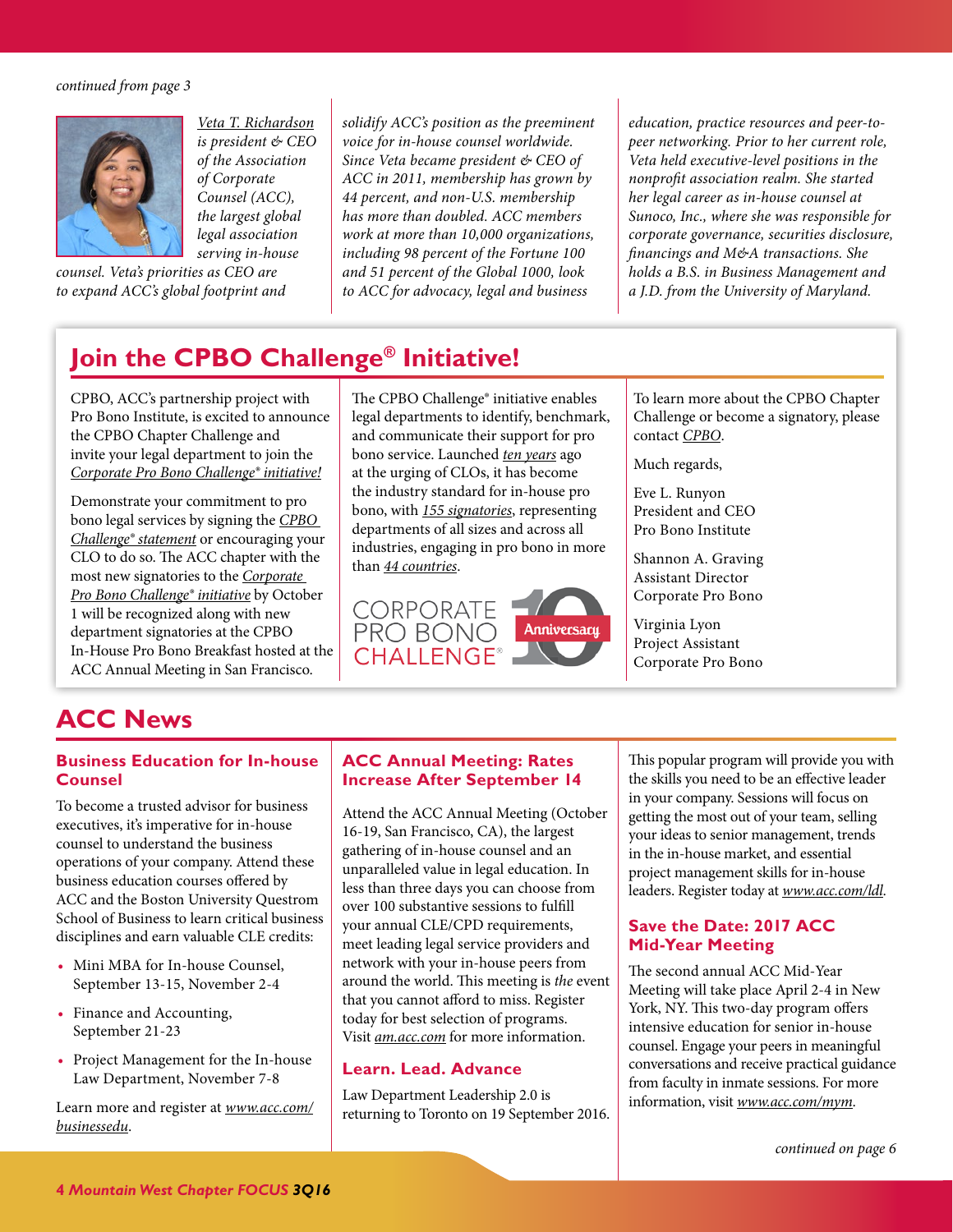# Our case for clean

Live Clean with pure ingredients in health and wellness products you can trust. Learn more at Modere.com

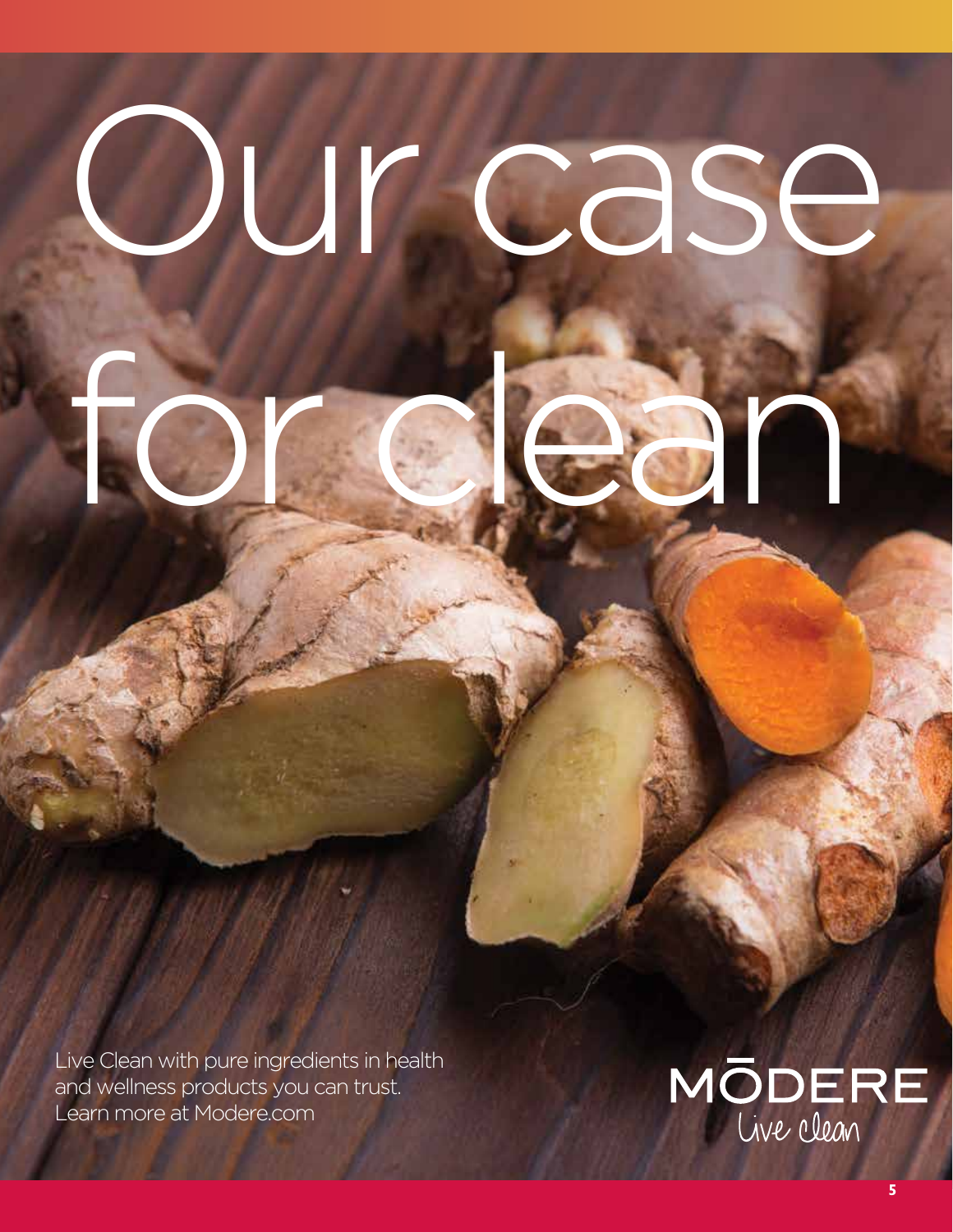#### <span id="page-5-1"></span>**Announcing the Second Tuesday Webcast Series**

Join us on the second Tuesday of every month to learn about ACC online resources and how to maximize the value you receive from your membership. We will demonstrate how to identify and act upon key in-house legal practice trends and emerging law department issues, and access the knowledge and expertise of thousands of in-house counsel through benchmarking data, policy and contract templates, best practices, and other legal

materials across key practice areas. Register today at *[www.acc.com/SecondTuesday](http://www.acc.com/membership/onsite-ed.cfm)*.

#### **Share the Wealth**

When your in-house peers join ACC, you create opportunities to engage with colleagues, expand your professional network, and share ideas and expertise. When you recruit a new ACC member, you are automatically entered into a monthly drawing to win a US\$200 gift card! As an added bonus, your new recruit is automatically entered into a

drawing to win a US\$100 gift card when they join! Contest ends September 30. Visit *[www.acc.com/2016mgm](http://www.acc.com/membership/recruit.cfm)* for more information.

Recent news about lawyer salary hikes at some of the nation's leading law firms has the legal field abuzz. Will small to midsize firms be able to compete? Read our point of view and learn more about legal retention strategies you can implement today. *[Read the full post](https://www.roberthalf.com/legal/blog/lawyer-salary-hikes-follow-these-tips-to-retain-your-top-legal-professionals?utm_campaign=RHL_blog_lawyer&utm_medium=Newsletter&utm_source=ACC)*.

# <span id="page-5-0"></span>**New Federal Law Provides Additional Trade Secret Protection**  *By Chris Martinez, Partner, Dorsey & Whitney LLP*

To take advantage of a new federal law that helps protect companies' trade secrets and other confidential information, Utah companies need to update their employment agreements with an immunity provision.

Earlier this year, the federal Defend Trade Secrets Act (the "DTSA") was signed into law by President Obama. The civil remedies provided by this act are mostly the same as the remedies available under the Uniform Trade Secret Act, which Utah adopted years ago. Those remedies are recovery of the damages caused by the misappropriation of the trade secret, disgorgement of the amount earned by the defendant through use of the trade secret, and in the case of a willful misappropriation, double damages and attorneys' fees.

Under the federal law, however, the theft of a trade secret and the use of a trade secret are criminal offenses. This means that theft, possession or use of trade secrets is a predicate act for the Racketeer Influenced and Corrupt Organizations Act ("RICO"), which gives rise to a civil action for treble damages and attorneys' fees. Importantly, this civil RICO action could be used to state a claim not only against the ex-employee who misappropriated the trade secret, but also against the new employer who is benefitting from that misappropriation.

The DTSA also includes one additional remedy that is unavailable under Utah law. Specifically, the DTSA allows a plaintiff to obtain a civil seizure order. This means a party could obtain an order seizing the defendants' property, to the extent necessary to prevent the propagation or dissemination of the trade secret. For instance, the court could order the seizure of the computers used by a competitor, on which the stolen trade secret is stored. Or, the court could issue an order seizing the phone of an ex-employee who has taken a trade secret customer contact list. These orders can be obtained ex parte – meaning the order can be obtained before the defendant has received notice of the request for the civil seizure. This remedy could be significant when misappropriation is detected early and aggressive action is needed to prevent disclosure or dissemination.

Before employers can take full advantage of the DTSA, however, they must revise their employment agreements. The DTSA provides immunity for certain trade secret disclosures and requires that every employment agreement contain a notice provision of this immunity. Specifically, every employment agreement should include notice that an employee is immune from civil or criminal liability if the employee discloses a trade secret or other confidential information in the

course of reporting a suspected violation of law to a governmental entity. In addition, an employee is immune from liability if the employee discloses the trade secret to his or her attorney and/ or a court under seal, in the course of a lawsuit alleging retaliation for reporting a suspected violation of law to a government entity.

The DTSA's notice requirement applies to agreements entered after the enactment of the DTSA. It is important to note that the DTSA requires that this notice provision be included in agreements with employees and also independent contractors and consultants. Alternatively, an employer can amend its employment policy manual to include the notice outlined above and then include a paragraph in its employment agreements that specifically references that employment policy. Failure to provide this notice required by the DTSA means the employer cannot recover double damages or attorneys' fees. Failure to include this notice will not affect the remedies available under the Utah Trade Secret Act.

In addition to this important change in federal law, Utah recently enacted a statute that makes all noncompete agreements void if they restrict competition for longer than one year following an employee's termination. Given these

*[continued on page 8](#page-7-1)*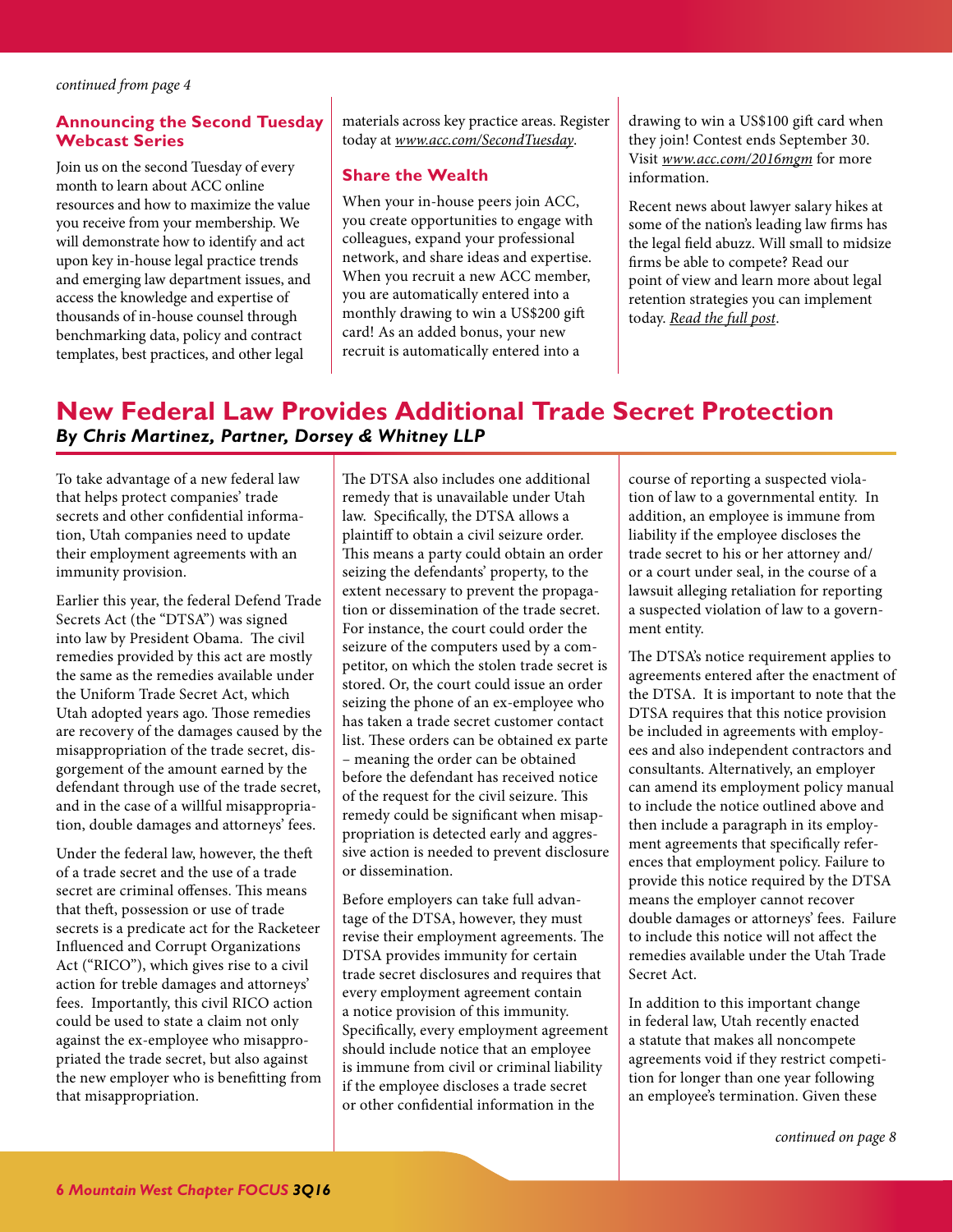

# celebrating I years

### IN UTAH SERVING BUSINESSES

Dorsey has grown the Salt Lake office during the last two decades with careful attention towards helping our clients achieve goals and resolve problems. As trusted legal advisors, Dorsey thrives on helping companies succeed and overcome obstacles through global experience in corporate transactions, finance, restructuring, natural resources, intellectual property, and real estate.

dorsey.com